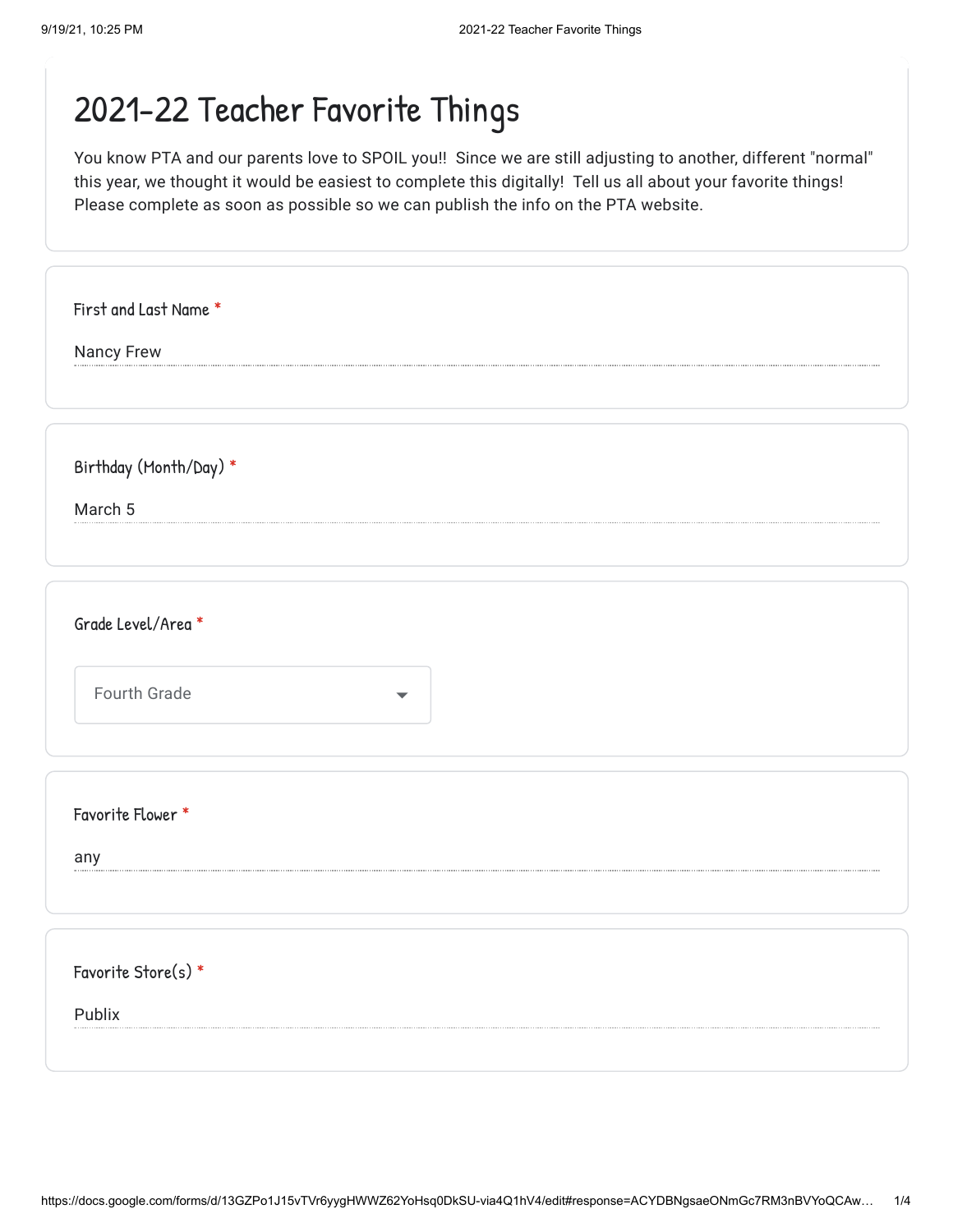| Favorite Restaurant(s) *                         |
|--------------------------------------------------|
| Azteca's                                         |
|                                                  |
|                                                  |
| Favorite Hot Drink *                             |
| coffee or tea                                    |
|                                                  |
|                                                  |
| Favorite Cold Drink *                            |
| water                                            |
|                                                  |
|                                                  |
| Favorite Snacks *                                |
| popcorn                                          |
|                                                  |
|                                                  |
| Hobbies*                                         |
| cooking                                          |
|                                                  |
|                                                  |
| Classroom Wish List (add your Amazon link too) * |
| my amazon link is on the PTA page                |
|                                                  |
|                                                  |
| Favorite Luxury/Treat *                          |
| manicure                                         |
|                                                  |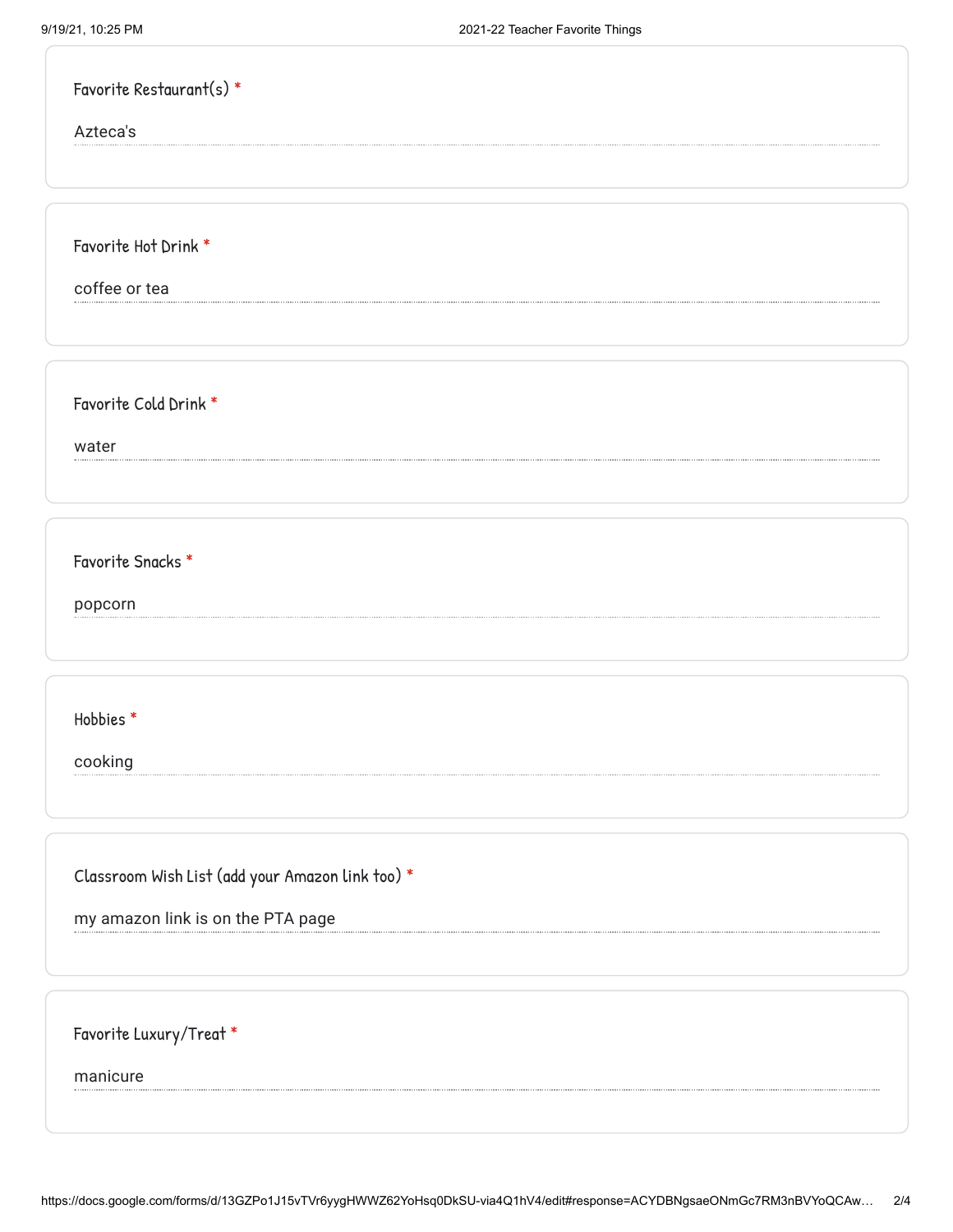| Favorite Topic to Research/Study *    |  |
|---------------------------------------|--|
| health and education                  |  |
|                                       |  |
| Sports Team(s) $*$                    |  |
| <b>UCF Knights</b>                    |  |
|                                       |  |
| T-Shirt Size *                        |  |
|                                       |  |
| $\pmb{\mathsf{XS}}$                   |  |
| $\mathsf S$                           |  |
| ${\sf M}$                             |  |
| L                                     |  |
| $\mathsf{XL}$                         |  |
| <b>XXL</b>                            |  |
| XXXL                                  |  |
|                                       |  |
| Do you like Candles and/or Lotions? * |  |
| yes                                   |  |
|                                       |  |
| Vegetarian/Vegan?*                    |  |
| no                                    |  |
|                                       |  |

This content is neither created nor endorsed by Google.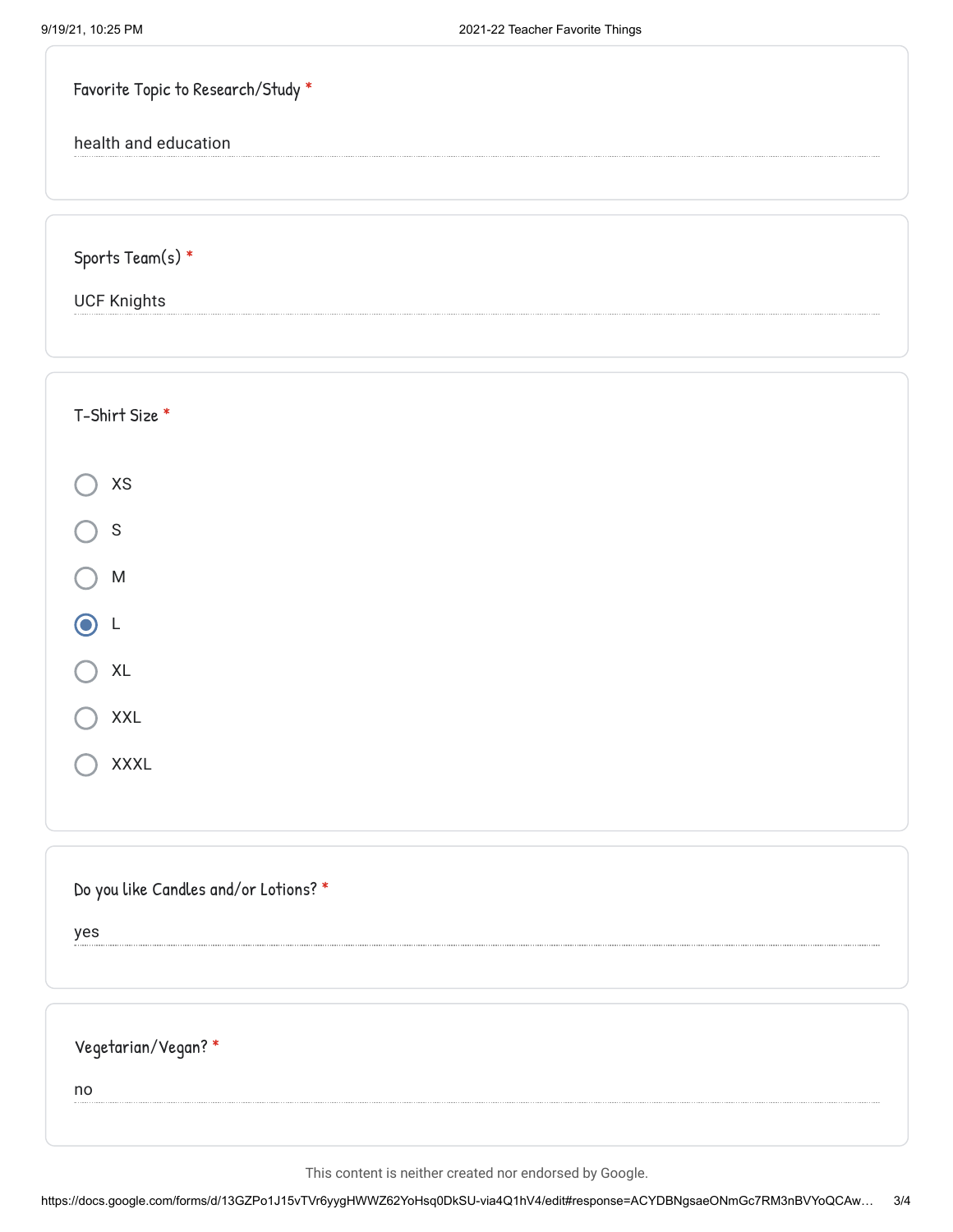| First and Last Name *              |                          |
|------------------------------------|--------------------------|
| Kevin Koziara                      |                          |
|                                    |                          |
|                                    |                          |
| Birthday (Month/Day) *             |                          |
| August 20                          |                          |
|                                    |                          |
|                                    |                          |
| Grade Level/Area *                 |                          |
|                                    |                          |
| Fourth Grade                       | $\overline{\phantom{a}}$ |
|                                    |                          |
|                                    |                          |
| Favorite Flower *                  |                          |
| None                               |                          |
|                                    |                          |
|                                    |                          |
| Favorite Store(s) *                |                          |
| Track Shack, Dick's Sporting Goods |                          |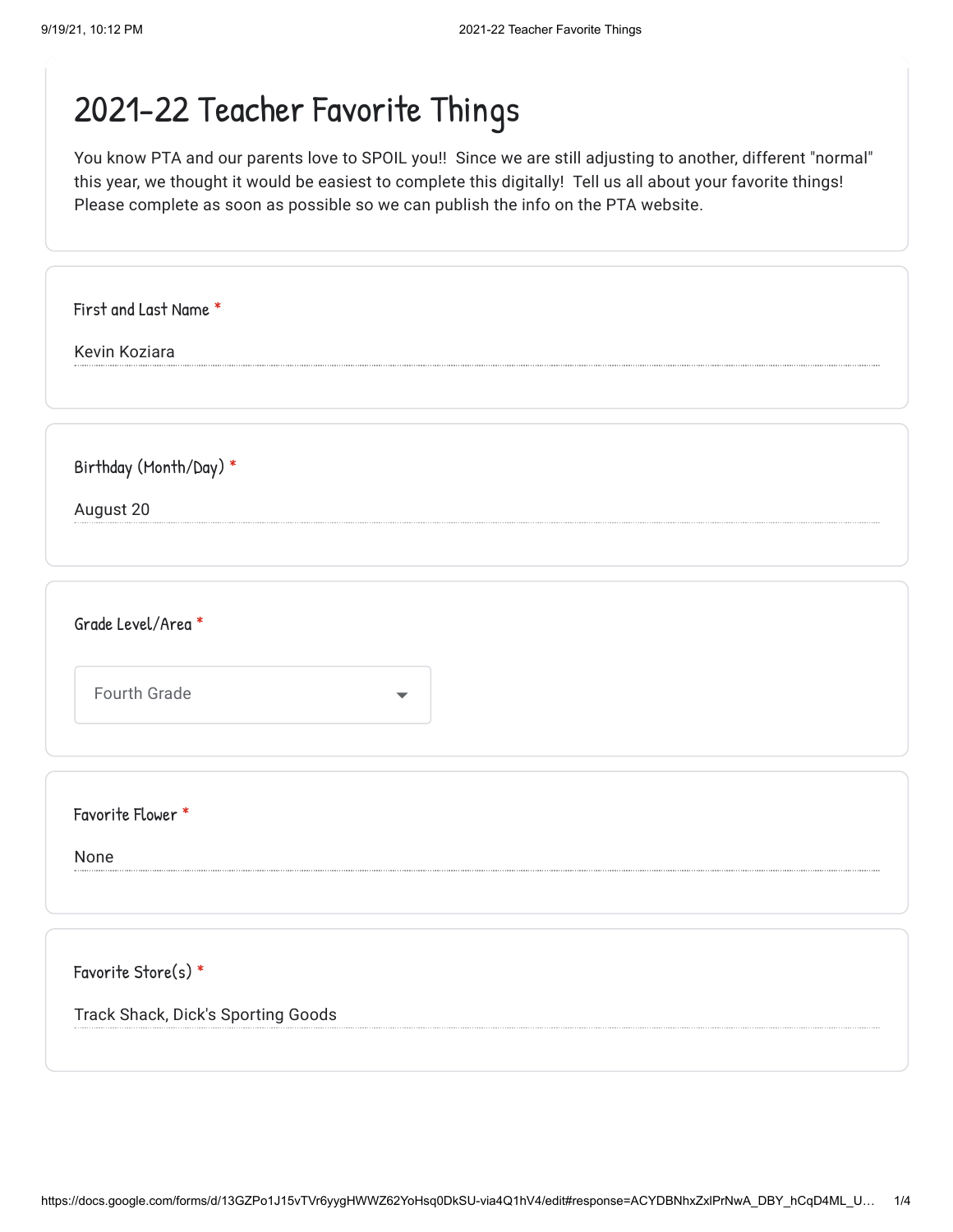|  | Favorite Restaurant(s) * |  |
|--|--------------------------|--|
|--|--------------------------|--|

4Rivers, Longhorn Steakhouse, Mission BBQ

Favorite Hot Drink \*

Hot Chocolate (I don't drink coffee.)

Favorite Cold Drink \*

Gatorade Zero

Favorite Snacks \*

Payday and Snickers

Hobbies \*

Running

Classroom Wish List (add your Amazon link too) \*

Copy paper, dry erase markers, paper mate flair pens, dry erase boards

Favorite Luxury/Treat \*

Chocolate Milkshakes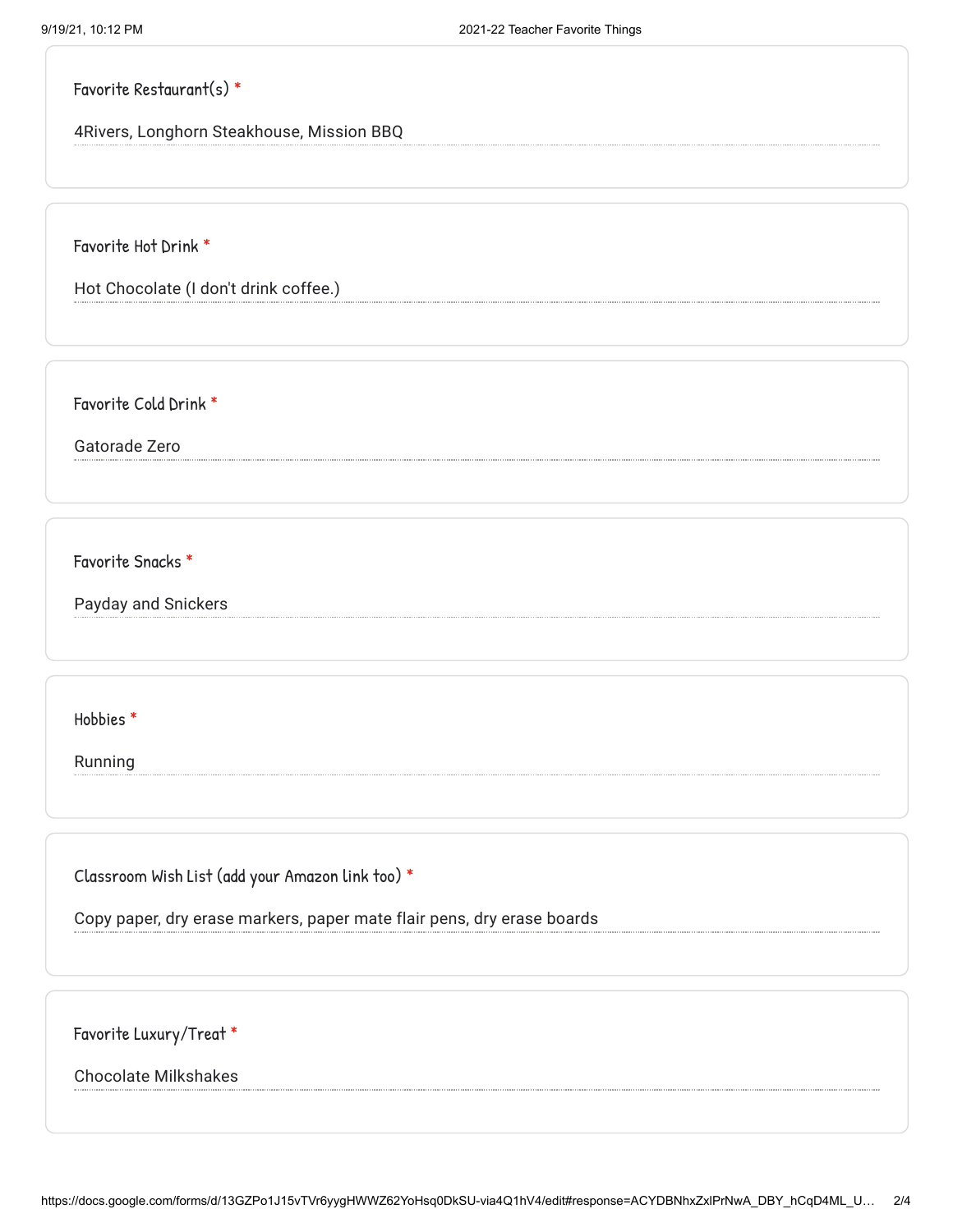Favorite Topic to Research/Study \*

Wars and Animals in their natural habitat

Sports Team(s) \*

Pittsburgh Steelers, Penn State

| T-Shirt Size *                        |
|---------------------------------------|
| $\mathsf{X}\mathsf{S}$                |
| $\mathsf S$                           |
| ${\sf M}$                             |
| L                                     |
| $\mathsf{XL}$                         |
| XXL                                   |
| XXXL                                  |
|                                       |
| Do you like Candles and/or Lotions? * |
| No                                    |
|                                       |
| Vegetarian/Vegan?*                    |
| No                                    |
|                                       |

This content is neither created nor endorsed by Google.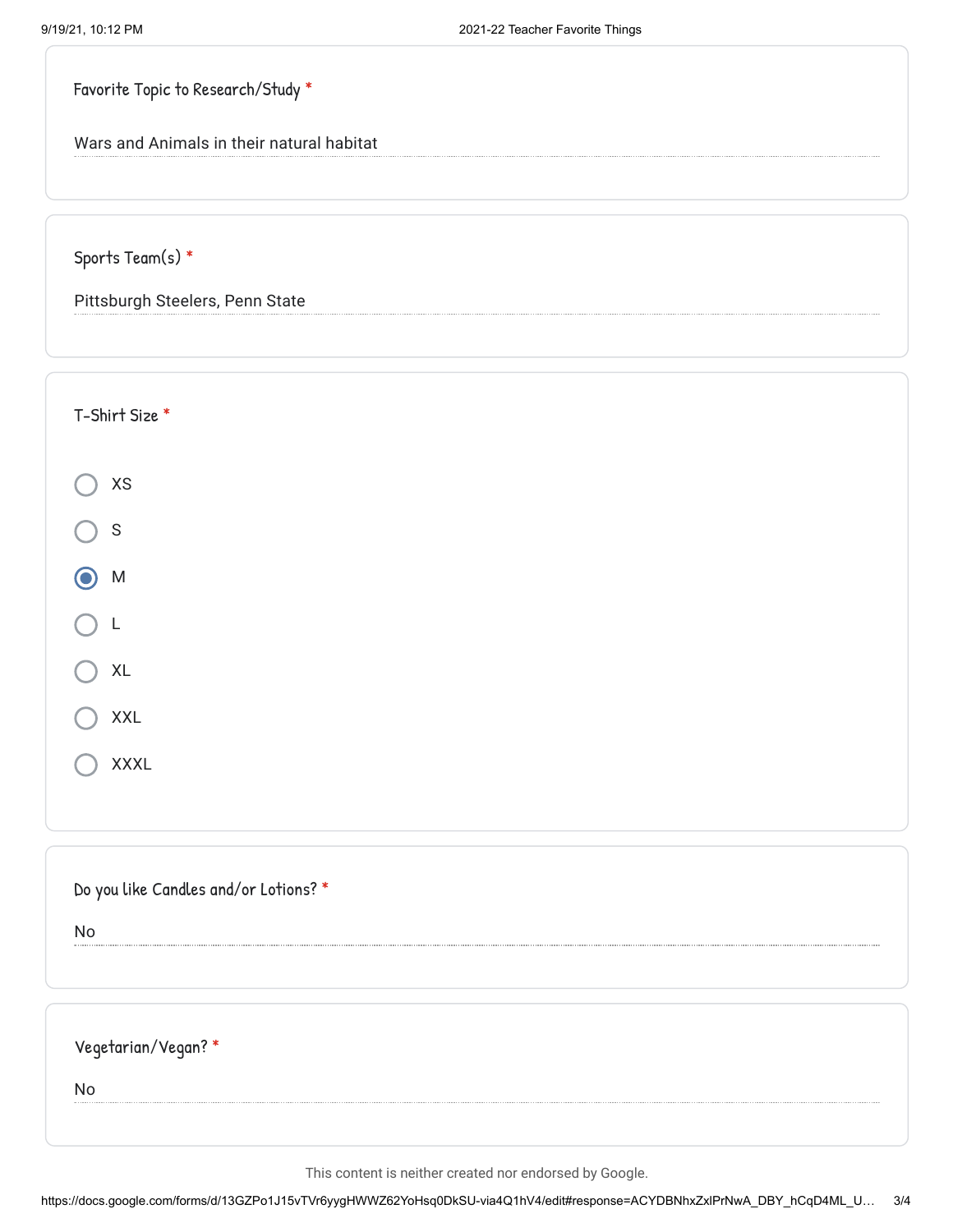| First and Last Name *                    |  |
|------------------------------------------|--|
| Lisa Nowlen                              |  |
|                                          |  |
|                                          |  |
| Birthday (Month/Day) *                   |  |
| August 7                                 |  |
|                                          |  |
|                                          |  |
| Grade Level/Area *                       |  |
|                                          |  |
| Fourth Grade<br>$\overline{\phantom{a}}$ |  |
|                                          |  |
|                                          |  |
| Favorite Flower *                        |  |
|                                          |  |
| Rose                                     |  |
|                                          |  |
|                                          |  |
| Favorite Store(s) *                      |  |
| Macy's, Home Goods, Dillard's            |  |
|                                          |  |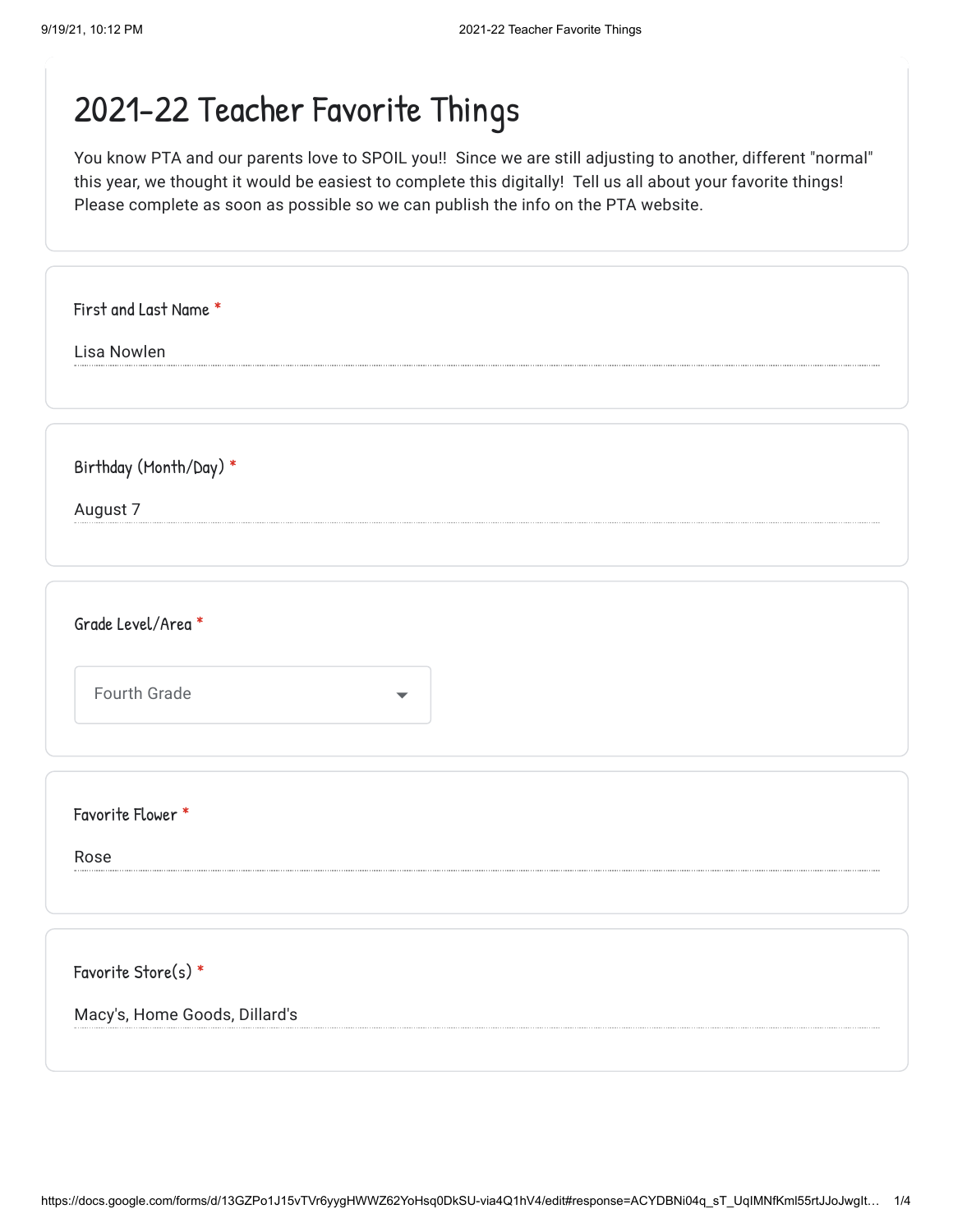| Favorite Restaurant(s) $*$ |  |
|----------------------------|--|
| Chili's, Longhorn, Azteca  |  |

Favorite Hot Drink \*

None

Favorite Cold Drink \*

Starbucks Refreshers, Diet Coke

Favorite Snacks \*

Popcorn

Hobbies \*

Beach, Pool, Travel

Classroom Wish List (add your Amazon link too) \*

https://www.amazon.com/hz/wishlist/ls/NHLBAASY9AUL?ref\_=wl\_share

Favorite Luxury/Treat \*

Pedicures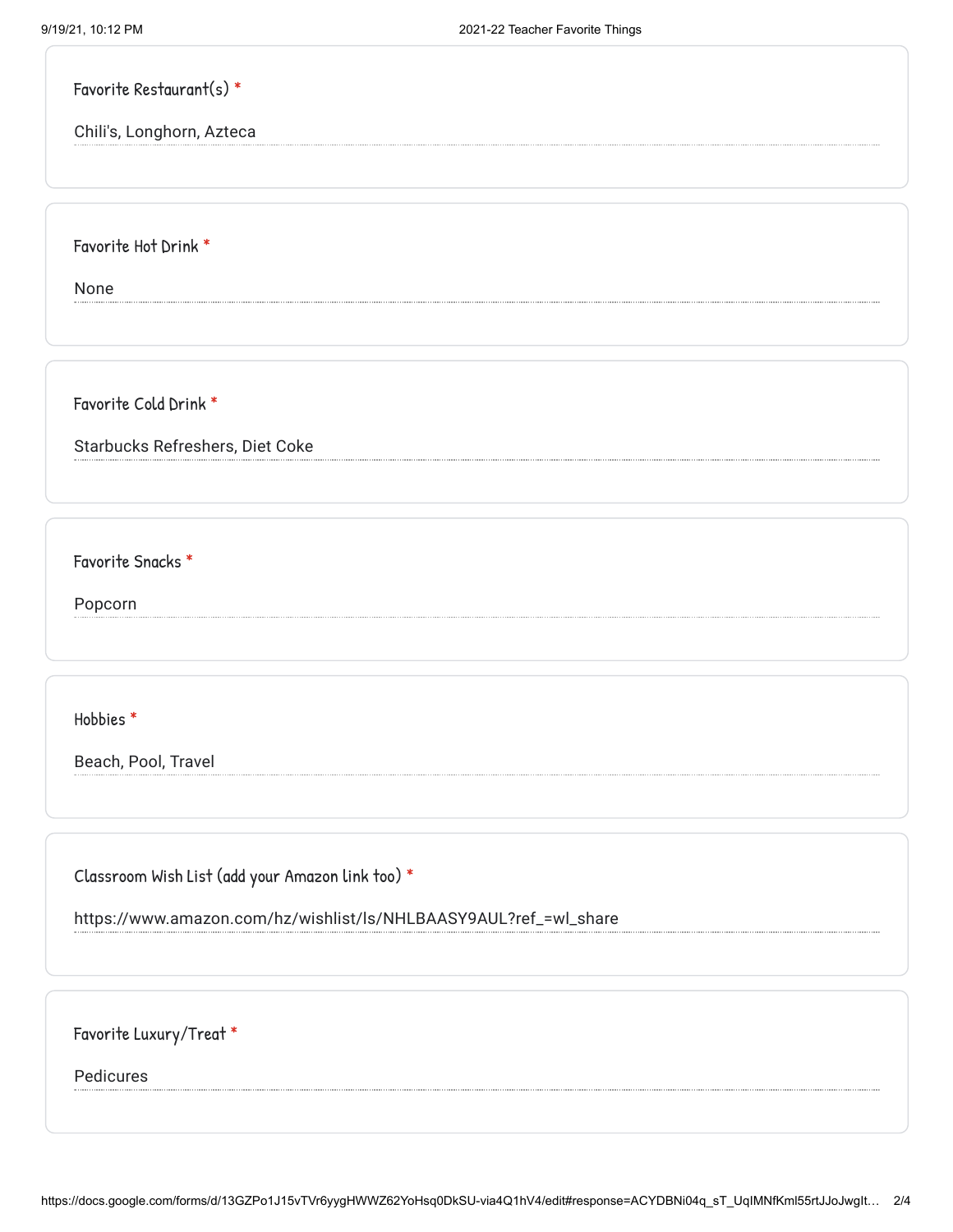| Favorite Topic to Research/Study * |  |  |  |  |
|------------------------------------|--|--|--|--|
|------------------------------------|--|--|--|--|

Skydiving, Aviation

Sports Team(s) \*

Detroit Tigers, Lake Nona Lions

| T-Shirt Size *                        |  |
|---------------------------------------|--|
| $\mathsf{X}\mathsf{S}$                |  |
| $\mathsf S$                           |  |
| ${\sf M}$                             |  |
| 6<br>L                                |  |
| XL                                    |  |
| XXL                                   |  |
| XXXL                                  |  |
|                                       |  |
| Do you like Candles and/or Lotions? * |  |
| Lotions                               |  |
|                                       |  |
| Vegetarian/Vegan?*                    |  |
| <b>No</b>                             |  |
|                                       |  |

This content is neither created nor endorsed by Google.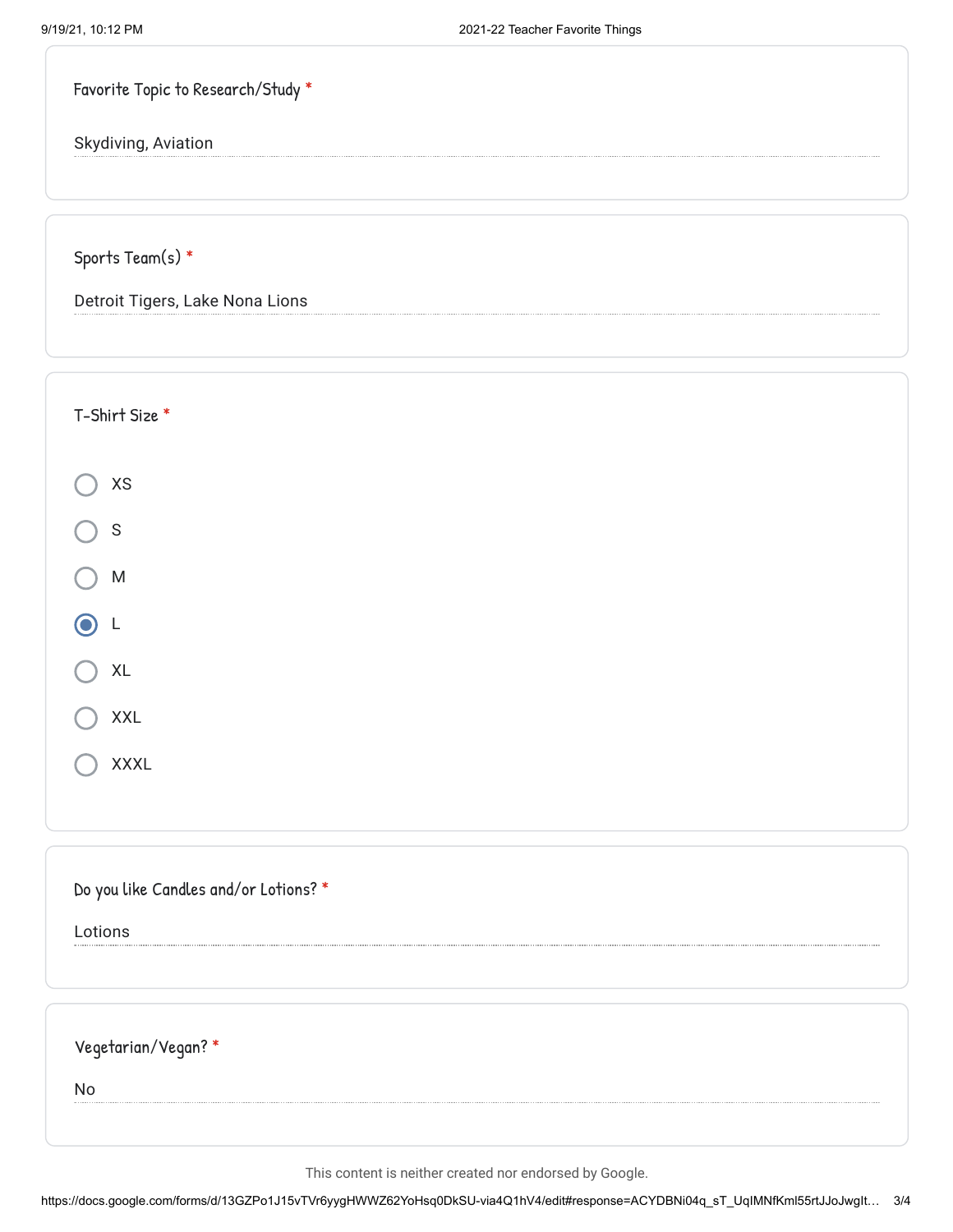| First and Last Name *                    |
|------------------------------------------|
| Angela West                              |
|                                          |
| Birthday (Month/Day) *                   |
| October 16                               |
|                                          |
| Grade Level/Area *                       |
| Fourth Grade<br>$\overline{\phantom{a}}$ |
|                                          |
| Favorite Flower *                        |
| Bird of Paradise, Plumeria               |
|                                          |
| Favorite Store(s) *                      |
| Target, Starbucks, Wawa                  |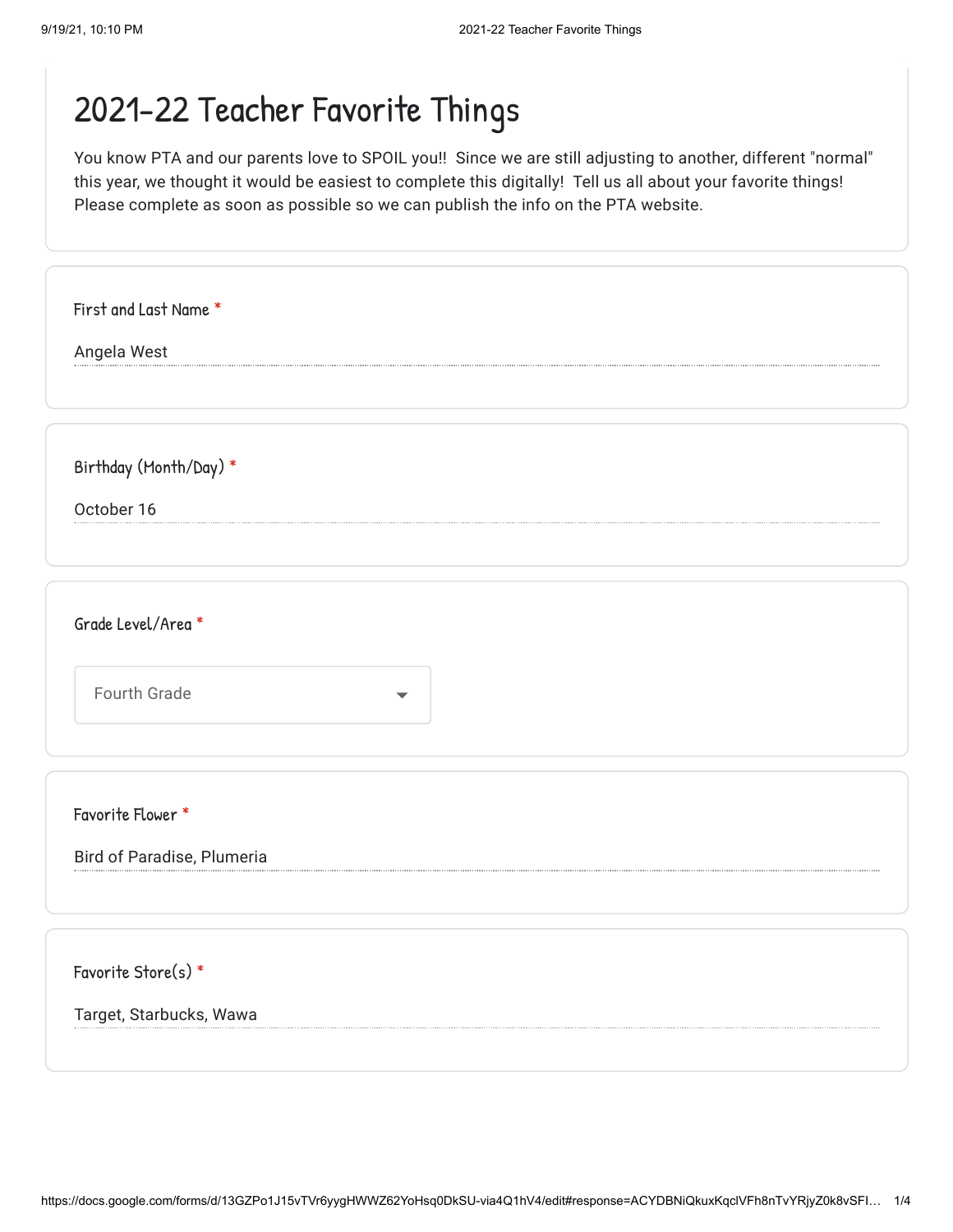|  | Favorite Restaurant(s) $*$ |  |
|--|----------------------------|--|
|--|----------------------------|--|

Azteca, Chili's

Favorite Hot Drink \*

Coffee

Favorite Cold Drink \*

SB Iced Coffee, Choc Chai Latte from Wawa

Favorite Snacks \*

Fruit, cheese, Caramel M&M's

Hobbies \*

Reading, crafts, driving my trike, raising chickens :)

Classroom Wish List (add your Amazon link too) \*

Rechargeable vacuum, black lights, fluorescent light covers

Favorite Luxury/Treat \*

Massage, Facial, Sushi dinner